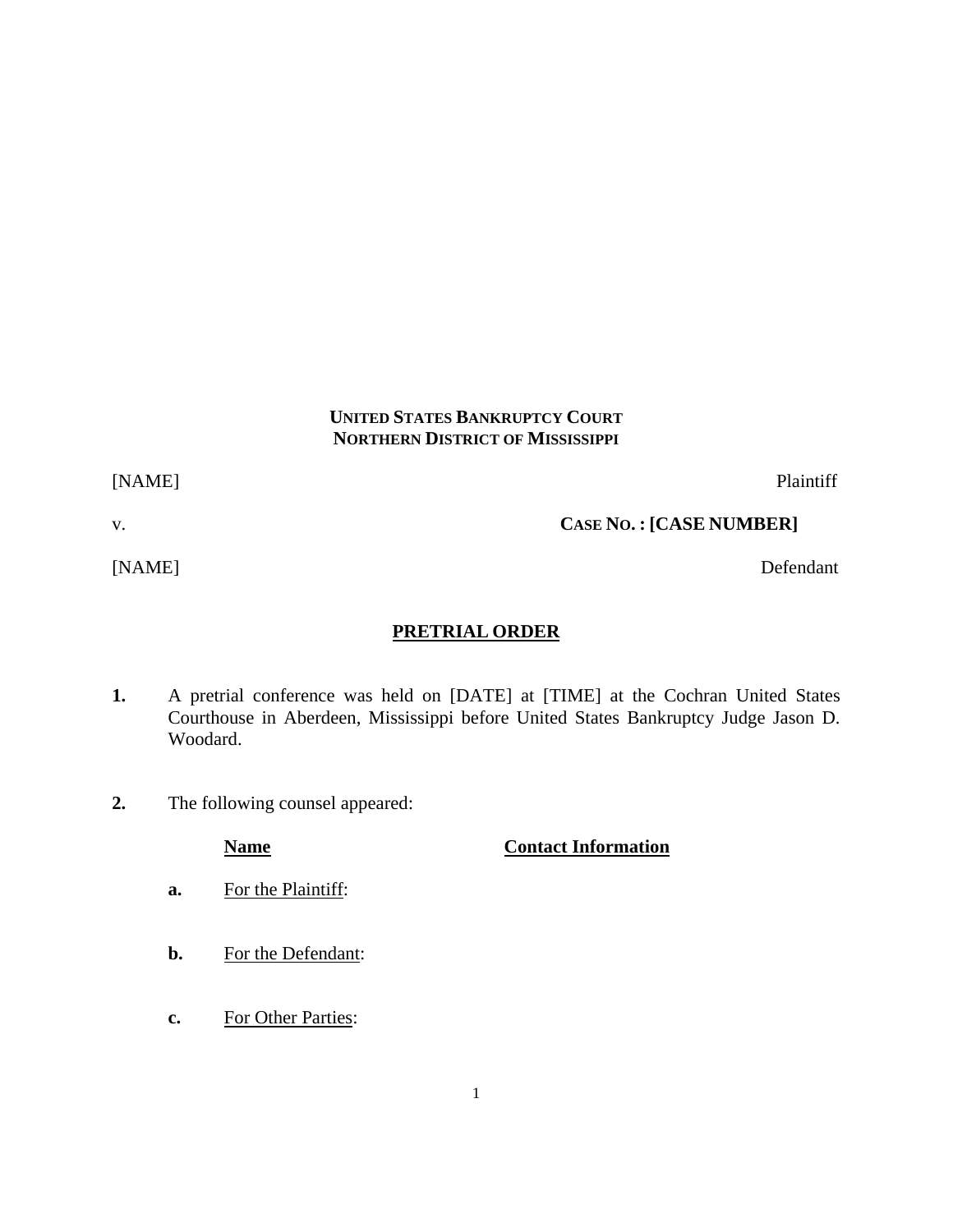- **3.** The pleadings are amended to conform to this pretrial order for purposes of the trial of this action, and matters previously decided by the Court need not be included in this order.
- **4.** The following claims, counterclaims, cross-claims or third-party claims have been filed **and** are still being pursued by the parties:
- **5.** The Court has jurisdiction under [RELEVANT STATUTE]:
- **6.** The parties ( ) have ( ) have not previously consented to the entry of final judgment by this Court. If not, the following jurisdictional questions remain:
- **7.** Pending Motions: (Pending motions not noted here may be deemed moot)

## **OR**

There are no pending motions.

## **8.** The parties accept the following concise summaries of the ultimate facts as claimed by:

- **a.** Plaintiff:
- **b.** Defendant:
- **c.** Other: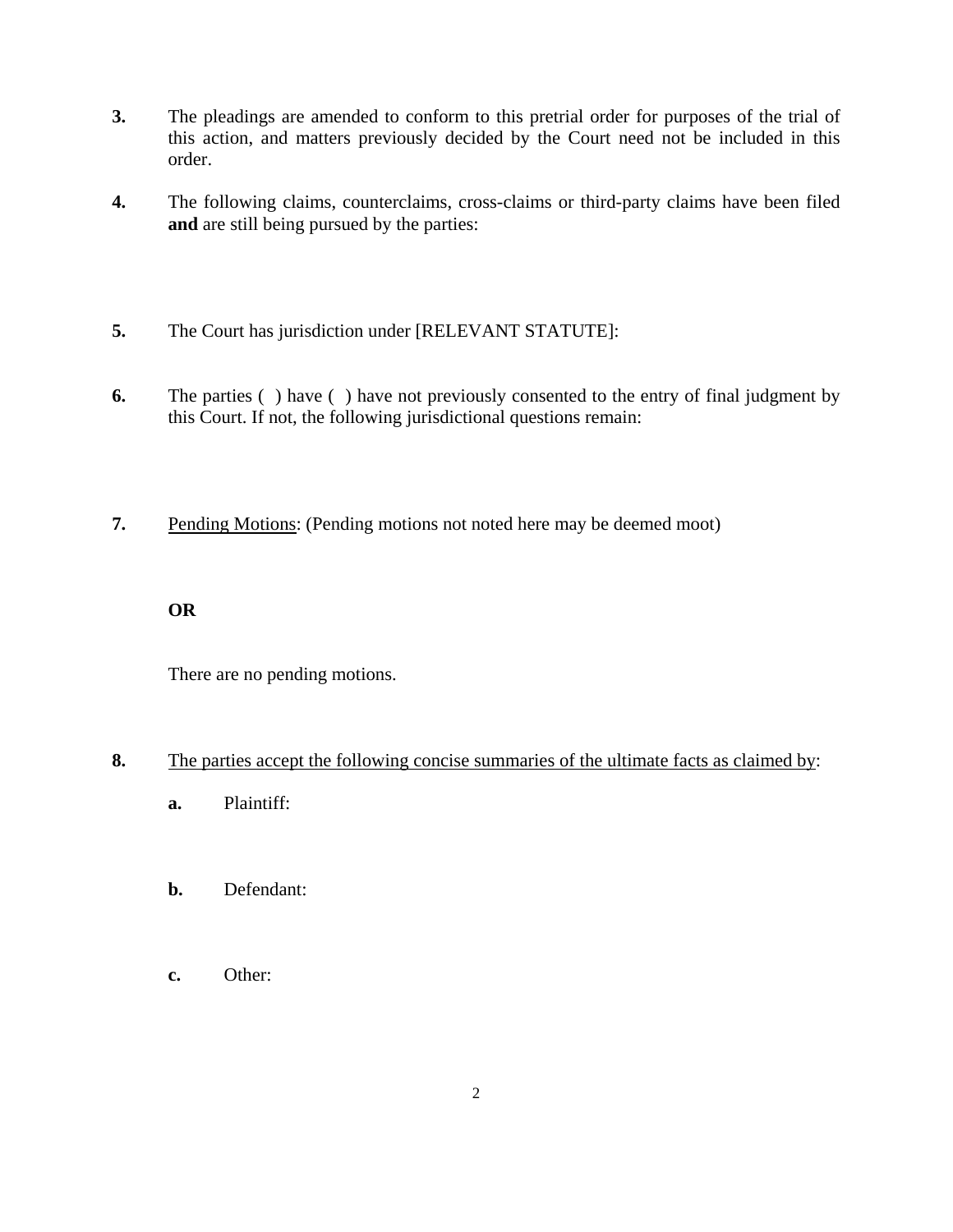- **9. a.** The following facts are established by the pleadings, by stipulation, or by admission:
	- **b.** The contested issues of fact are as follows:
	- **c.** The contested issues of law are as follows:
- **10.** The following is a list and brief description of all exhibits (except exhibits to be used for impeachment purposes only) to be offered in evidence by the parties. Each exhibit has been marked for identification and examined by counsel.The authenticity and admissibility in evidence of all exhibits are stipulated. If the authenticity or admissibility of any exhibit is objected to, the exhibit must be identified below, together with a statement of the specified evidentiary grounds for the objections:
	- a. To be offered by the Plaintiff:

b. To be offered by the Defendant:

 During the trial, if counsel fails to refer to an exhibit or fails to make known to the Court the relevance or significance of any exhibit in evidence, that exhibit may not be considered by the Court in its deliberations.

**11**. The following is a list and brief description of charts, graphs, models, schematic diagrams, and similar objects which will be used in opening statements or closing arguments, but which will not be offered in evidence:

Objections, if any, to use of the proceeding objects are as follows: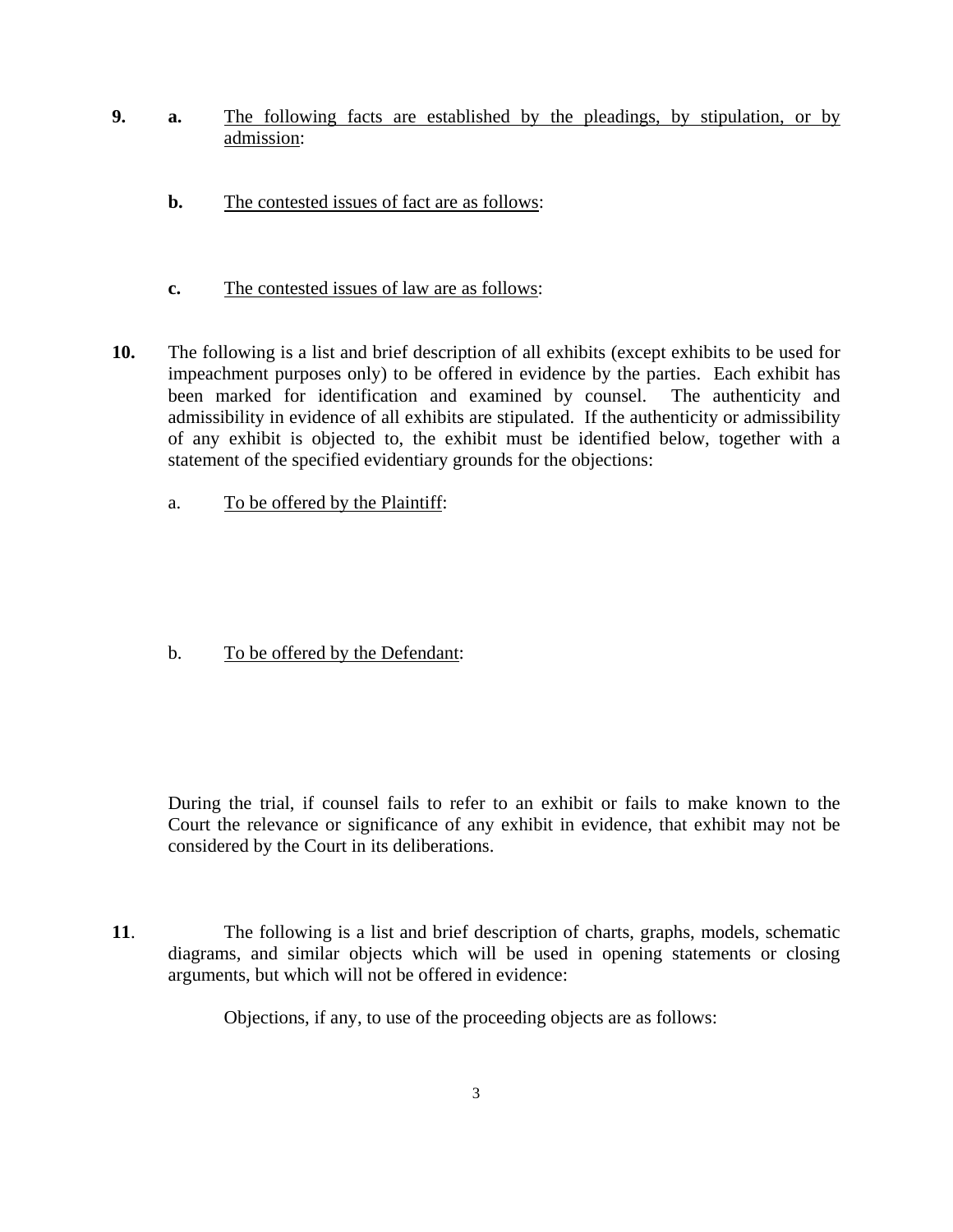**12.** The following is a list of witnesses the parties anticipate calling **LIVE** at trial (excluding witnesses to be used solely for rebuttal or impeachment). All listed witnesses must be present to testify when called by a party unless specific arrangements have been made with the Court before commencement of trial. The listing of a **WILL CALL** witness constitutes a professional representation, upon which opposing counsel may rely, that the witness will be present at trial, absent reasonable written notice to counsel to the contrary. If a witness is to be offered by deposition, state whether the entire deposition, or only portions, will be used. Counsel must confer, no later than twenty-one days before commencement of trial, to resolve all controversies concerning all depositions (electronically recorded or otherwise). All controversies not resolved by the parties must be submitted to the Court not later than ten days before trial. All objections not submitted within that time are waived.

|      |                                | [F act          |              |
|------|--------------------------------|-----------------|--------------|
|      | $\left[\mathbf{W}\right]$ ill/ | $[E]$ xpert     |              |
|      | $[M]$ ay                       | $[L]$ iability/ |              |
| Name | Call                           | [D]amages       | City & State |

a. For the Plaintiff

Will testify by deposition:

b. For the Defendant

Will testify by deposition:

 Extraneous and unnecessary matters, including non-essential colloquy of counsel, shall not be permitted to be read into evidence.

- **13.** This [is] [is not] a jury case.
- **14.** Counsel suggests the following additional matters to aid in the disposition of this civil action:
- **15.** Counsel estimates the length of the trial will be  $\lceil \cdot \cdot \cdot \rceil$  days.
- **16.** This pretrial order has been formulated with participation of the parties or reasonable opportunity to do so having been given the parties, and reasonable opportunity was